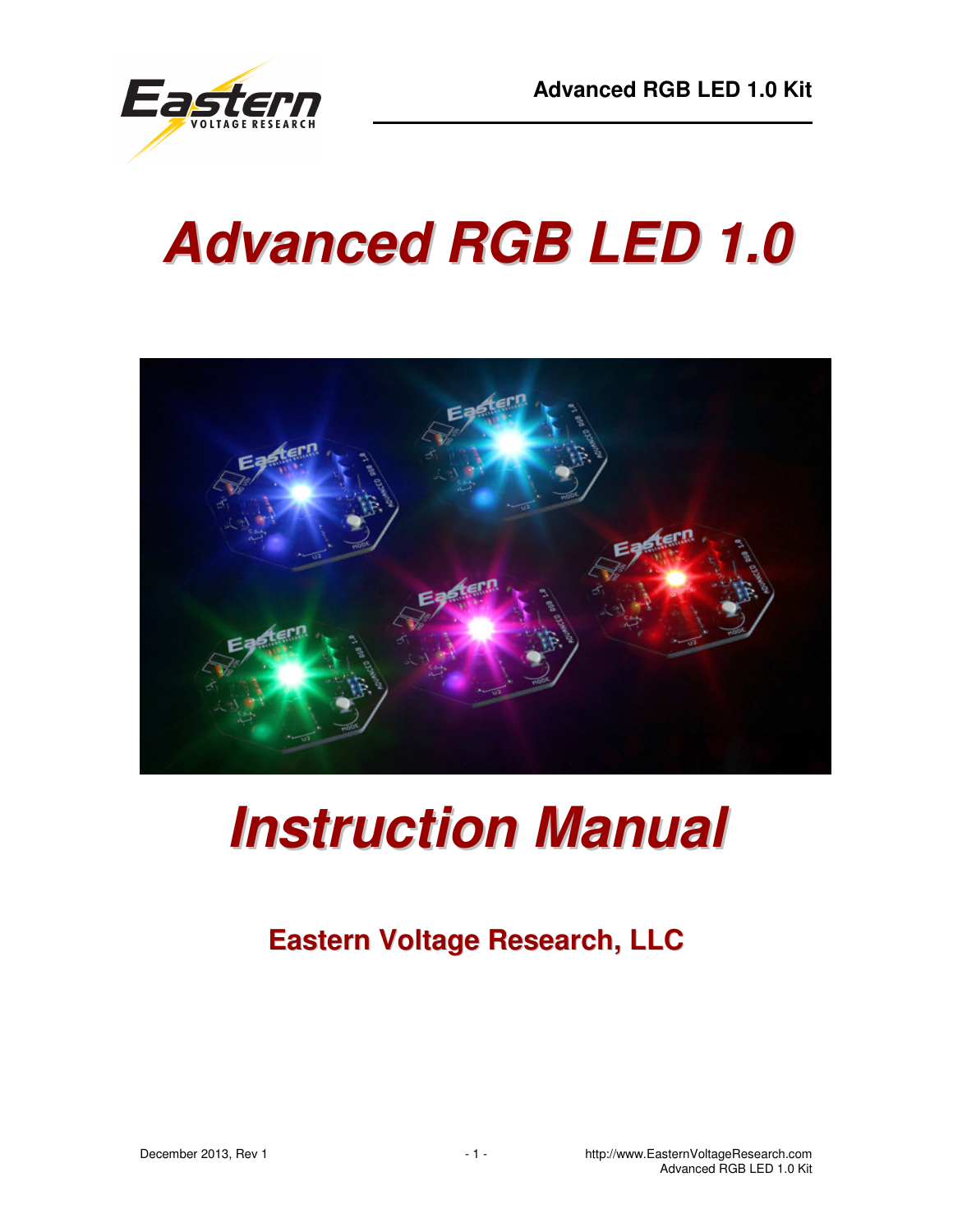



#### **Introduction to the Advanced RGB LED 1.0 Kit**

Thank you for purchasing the Advanced RGB LED 1.0 Kit. This kit is a favorite of my children. Using a high power RGB LED controlled via a PIC12F683 microcontroller, a wide array of colors and effects can be created with this kit. Multiple brightness levels, colors, flashing modes, strobe effects, pulsing effects, and fade effects are preprogrammed into the PIC12F683 microcontroller and user selectable by the onboard pushbutton.

As I previously stated, this kit is definitely one of my children's favorites and I hope you enjoy it too!

Notice to Beginners: If you are a first time kit builder, you may find this instruction manual easier to understand than expected. Each component in this kit has an individual check box, while a detailed description of each component is provided as well. If you follow each step in the instruction manual in order, and practice good soldering and kit building skills, the kit is next to fail-safe.



**Please read this manual in its entirety before building, testing, or operating your kit!**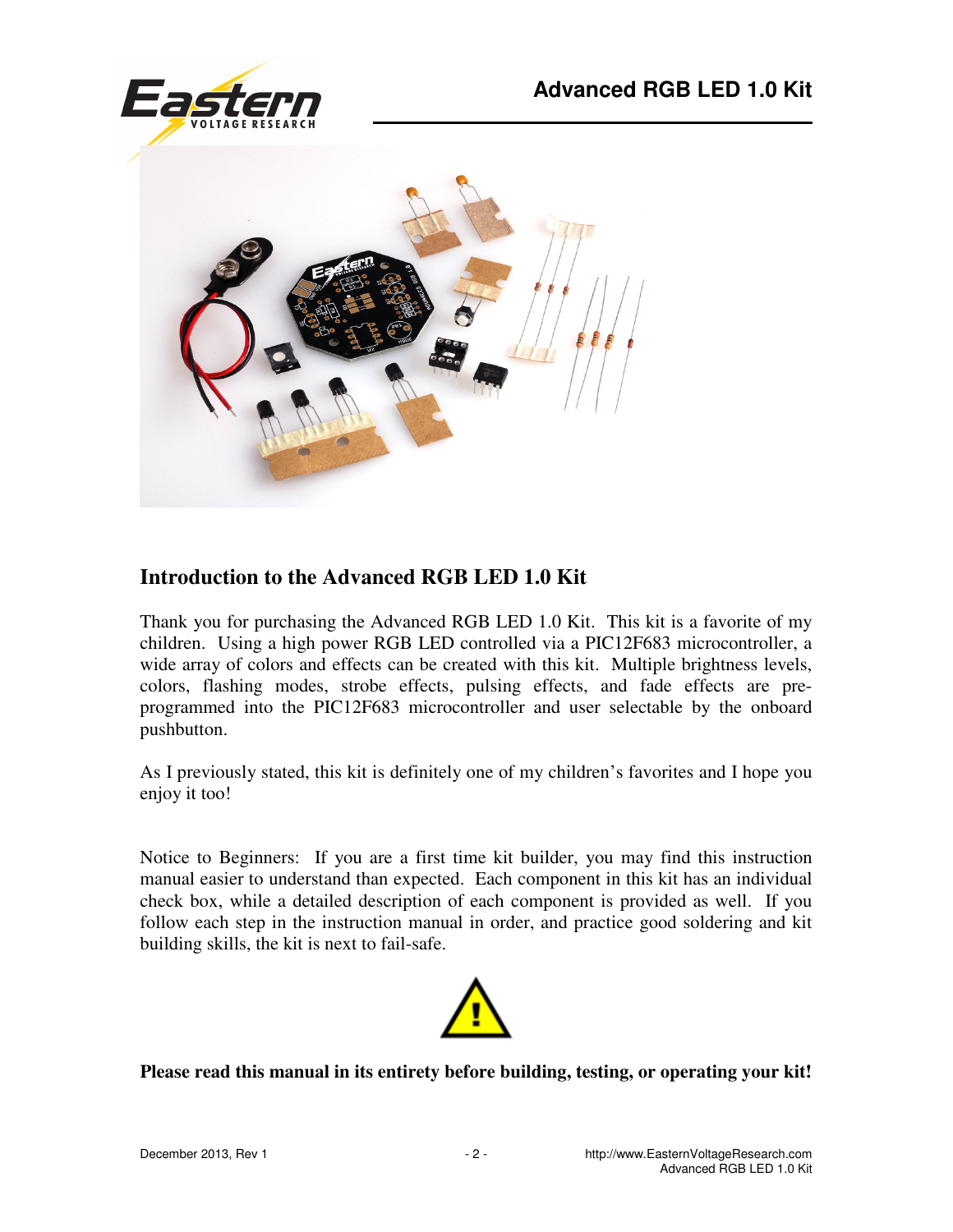





#### **Circuit Description**

The Advanced RGB LED 1.0 utilizes a PIC12F683 microcontroller, U2, which outputs a 3-channel pulse width modulated (PWM) signal which controls a single high power RGB LED module, D1. The output PWM signals are modulated to produce a wide array of colors, brightness levels, and effects that are used to control the current flowing through each of the red, green, and blue dies of the LED, D2, via the MOSFET transistors, Q1, Q2, and Q3. Voltage regulator, U1, provides the regulated 5VDC required by the PIC12F683 microcontroller, U2, while diode, CR1, provides reverse voltage protection against a battery or power supply that is hooked up backwards.

A pushbutton, PB1, allows the user to cycle through the various modes of operation which include, but is not limited to, the following effects:

- Steady-state colors (red, blue, green, purple, white, yellow, cyan)
- Pulsing colors (red, blue, green, white)
- Different brightness levels for steady-state colors
- Strobe effects (red, white)
- Police strobes (red and blue alternating) Different flashrates
- Mood light modes (cycles through all colors of the spectrum slowly)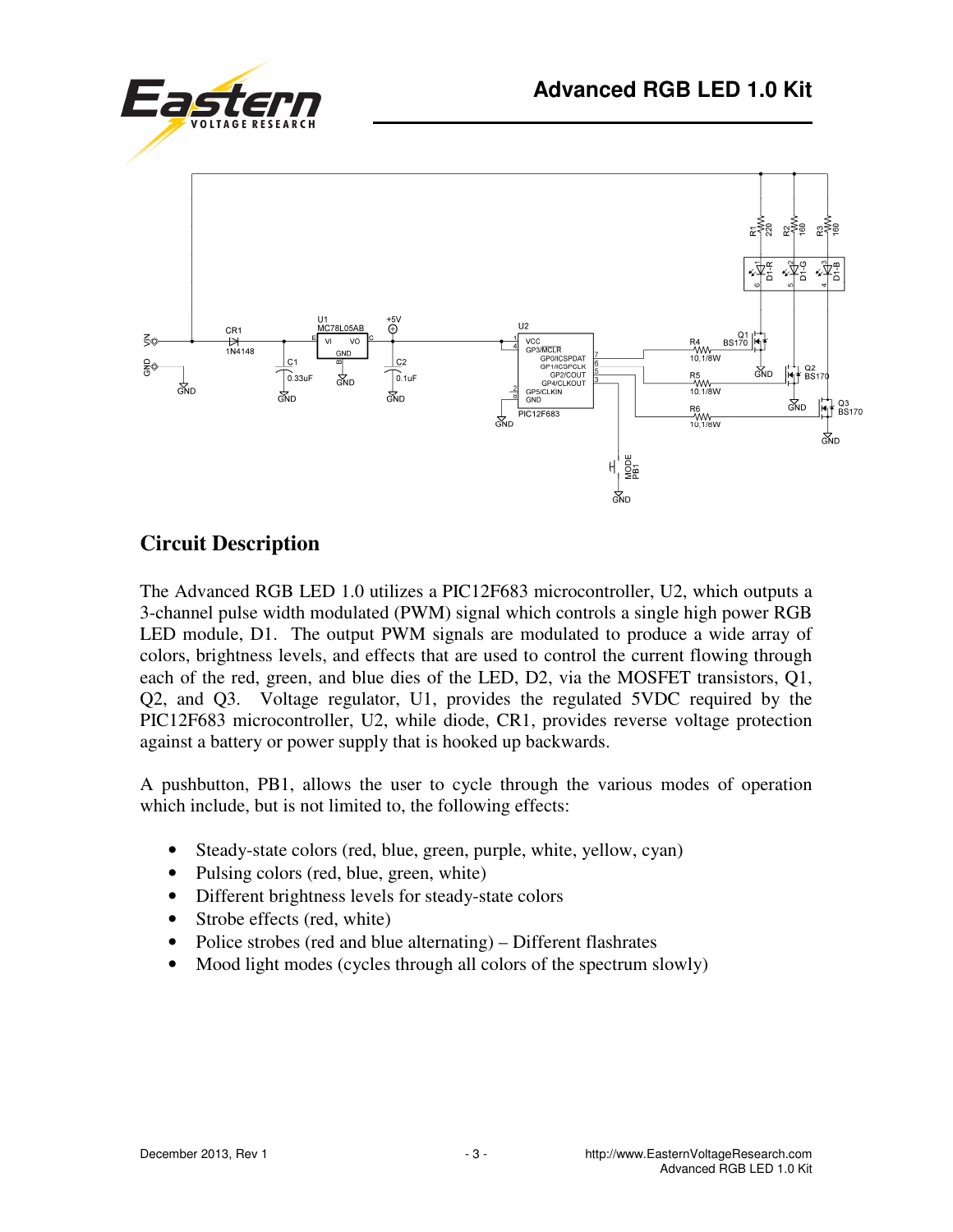

A good soldering technique is key! Let your soldering iron tip gently heat both the wires and pads simultaneously. Apply solder to the wire and the pad when the pad is hot enough to melt the solder. The finished joint should appear like a small shiny drop of water on paper, somewhat soaked in. If the pads have not heated up sufficiently, melted solder (heated only by the soldering iron itself) will form a cold solder joint and will not conduct properly. These cold joints appear as dull beads of solder, and can be easily fixed by applying additional heat to the pad and wire. All components, unless otherwise noted, should be mounted on the top side of the board. This is the side with the silkscreen printing.

When installing components, the component is placed flat to the board and the leads are bent on the backside of the board to prevent the part from falling out before soldering. The part is then soldered securely to the board, and the remaining lead length is clipped off. It is also extremely important to place the components as close to the board as possible. This is necessary for proper operation over the wide frequency range of the various kits we provide. Also be sure that component lead lengths are always as short as possible. This will avoid adding any stray capacitances or inductances that can be detrimental to circuit operation.

An alternative approach (which is actually the one I use) is to install the component into the board and then apply a piece of masking tape on the topside to the hold the component in place temporarily. The leads on the backside of the board are then trimmed leaving about 0.10" lead protruding through the backside of the board, and then soldered from the backside. You can then remove the masking tape, and finally apply a small amount of solder on the top to complete the joint on both sides. This is shown in the figure below.

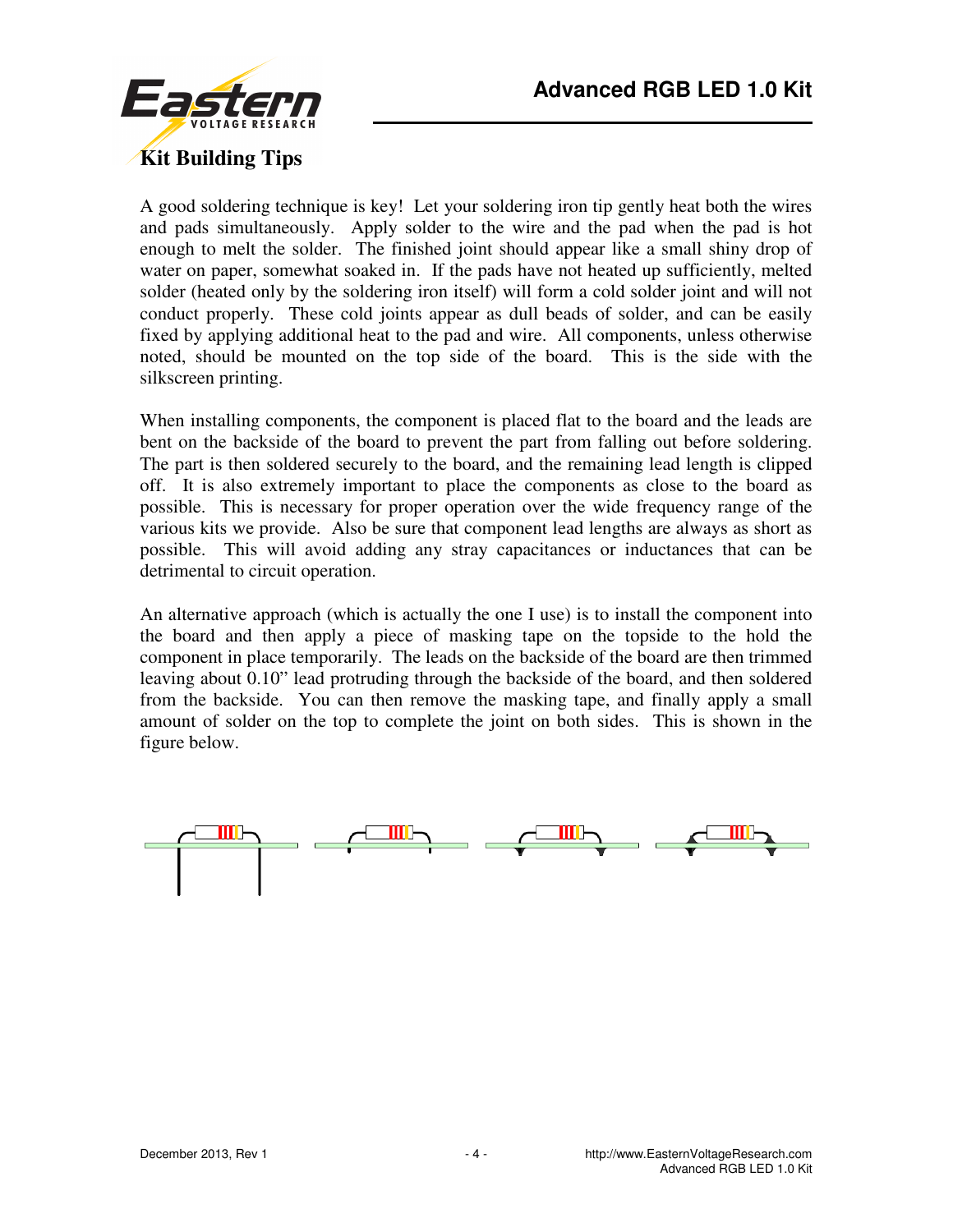

One of the first things you'll notice with your electronics kit is that many of the included components are surface mount components. These components do not have conventional leads, as is the case with thru-hole components, and instead solder directly to pads located either on the top or bottom of the PCB board.

One of the first things to remember when soldering surface mount (SMT) components to the board is that patience is a must! The first step when soldering a SMT component to the board, after properly identifying both the component and the location where it will be installed on the PCB board, is to slightly "tin" one of the pads on the PCB board that will connect to the component. This is accomplished by simply applying a very small amount of solder directly to the pad with the soldering iron as shown below.



The next step is to pick up and hold the component in place on its tinned pad using tweezers. While holding the component in place with tweezers, briefly re-heat the solder with the soldering iron so that it flows onto the component solder tab and forms a nicely shaped solder fillet. For the remaining solder tabs on the same component, briefly heat up the component tab using the soldering iron and apply a small amount of solder directly to the pad, again creating a nicely shaped solder fillet. It is important to note that when reheating the solder, the soldering iron tip should contact the solder tab of the body of the component and not the solder directly. This will allow the solder to flow as efficiently as possible and form a proper solder fillet.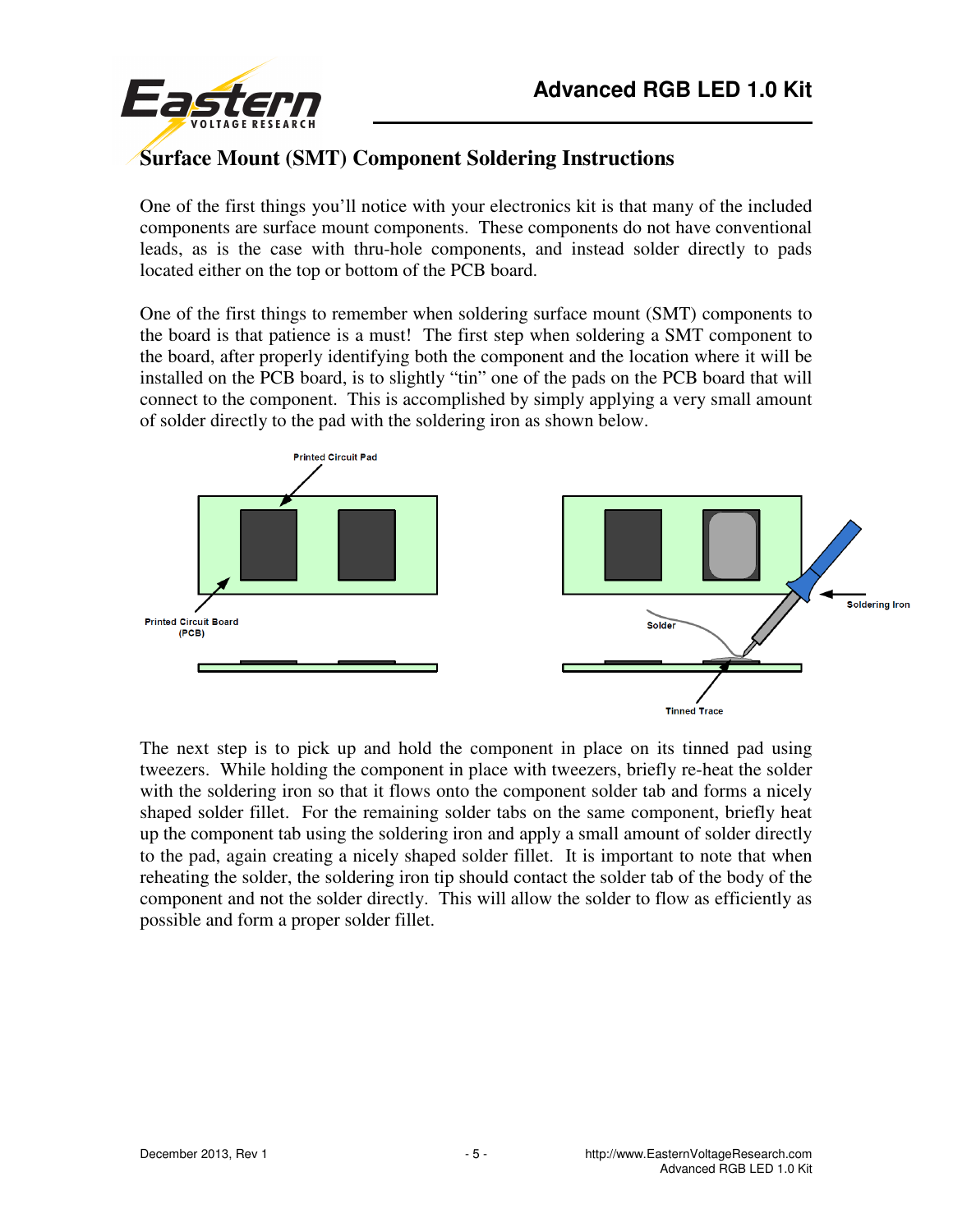

At first, surface mount soldering may seem a bit difficult, but its actually much easier than thru-hole soldering once you get the hang of it. Good luck and take your time!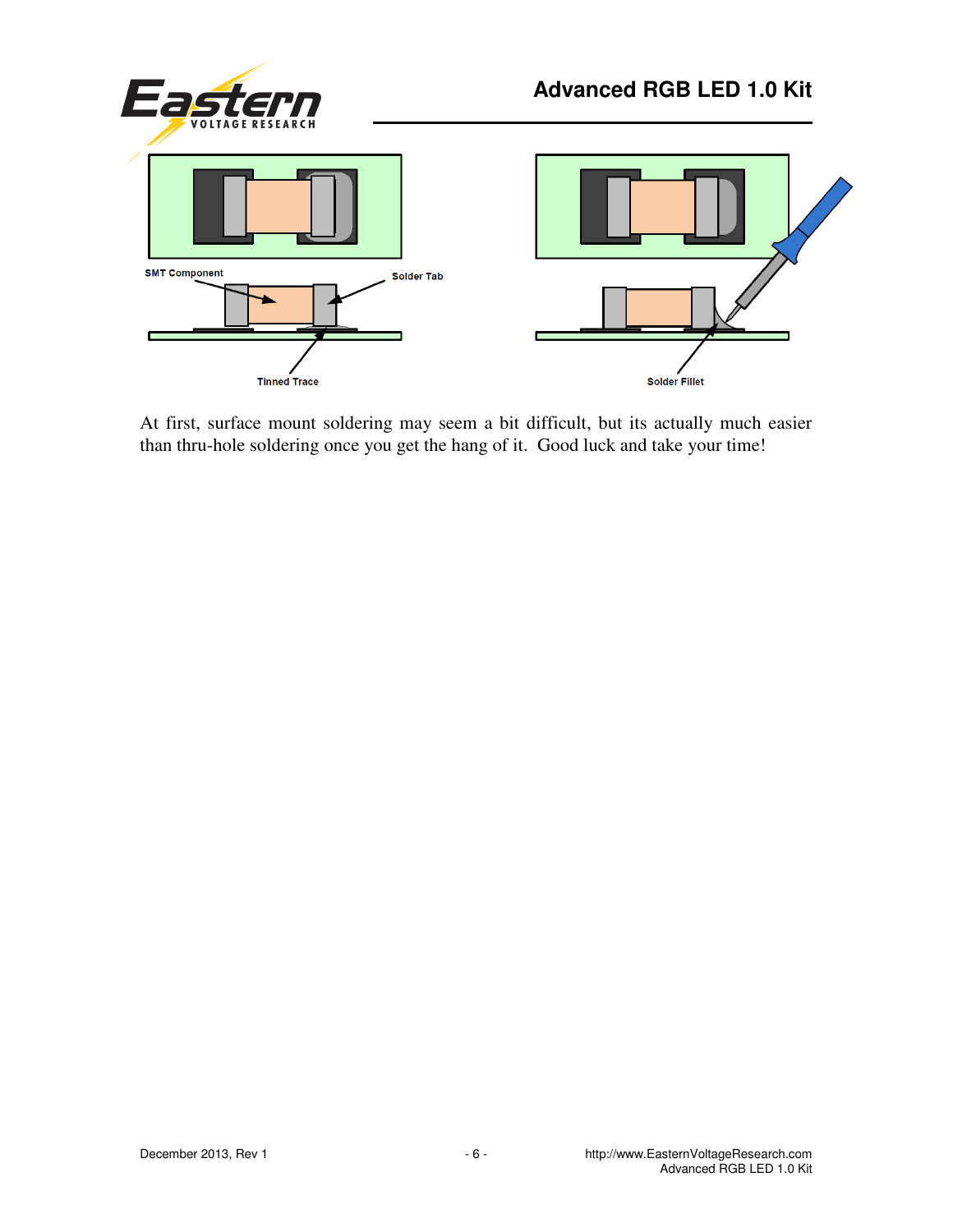



#### **Advanced RGB LED 1.0 Kit Parts List**

#### **RESISTORS**

- 1 220 ohm Resistor (red-red-brown), R1
- $\Box$  2 160 ohm Resistor (brown-blue-brown), R2, R3
- □ 3 10 ohm Resistor (brown-black-black), R4,R5,R6

#### **CAPACITORS**

- **1** 0.33uF Capacitor, C1
- **1** 0.1uF Capacitor, C<sub>2</sub>

#### **DIODES**

- $\Box$  1 1N4148 Diode, CR1<br> $\Box$  1 High Power RGB LH
- 1 High Power RGB LED Module, D1

#### **SEMICONDUCTORS**

- **1** MC78L05AB Voltage Regulator, U1
- $\Box$  1 PIC12F683 Microcontroller, U2<br> $\Box$  3 BS170 MOSFET, O1 O2 O3
- 3 BS170 MOSFET, Q1,Q2,Q3

#### **MISCELLANEOUS**

- $\Box$  1 Pushbutton, PB1
- $\Box$  1 9V Battery Connector<br> $\Box$  1 DIP Socket. 8-Pin
- 1 DIP Socket, 8-Pin

#### **REQUIRED, NOT SUPPLIED**

1 9V Battery or 9-12V DC Power Supply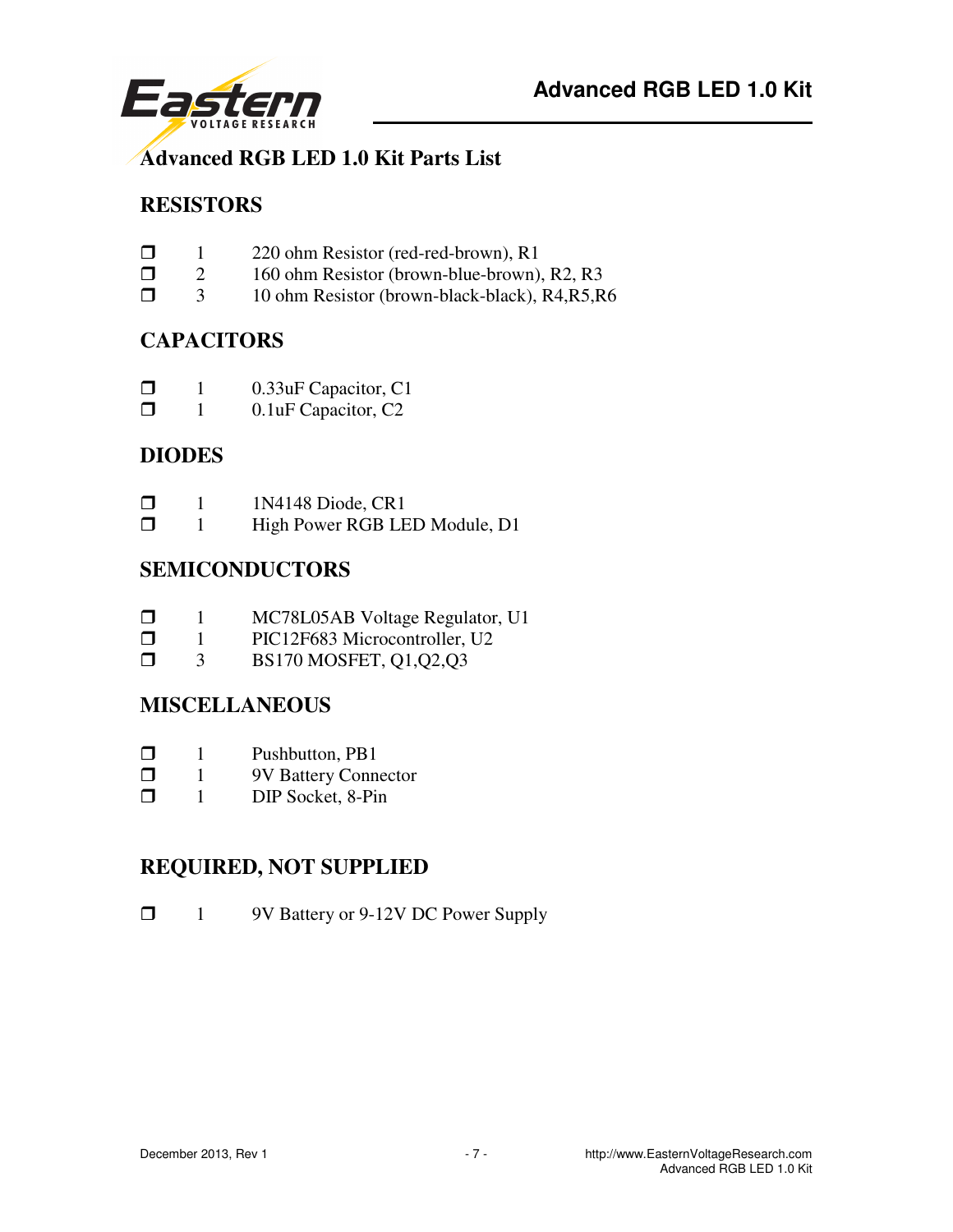

**Advanced RGB LED 1.0 - Component Layout Diagram** 

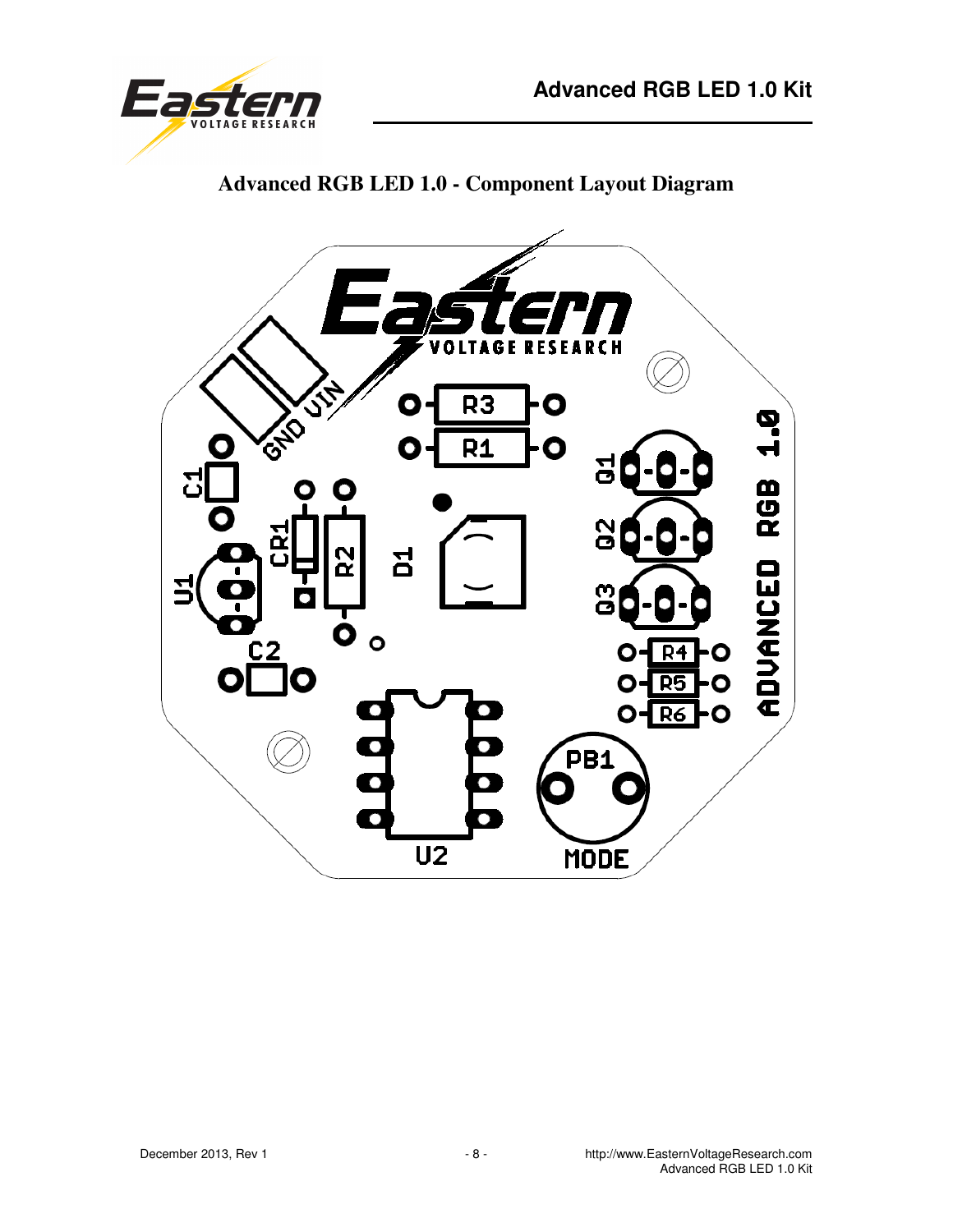

### **KIT Building Instructions**

Now we will begin building the kit. There are just a few more important things to know before we install the first components.

For each component, the word "install" always means the following:

- 1. Pick the correct value to start with.
- 2. Insert the component into the correct printed circuit board (PCB) location.
- 3. Orient the component correctly especially when there is a right and a wrong way to solder it in. (i.e. Electrolytic capacitors, diodes, ICs, transistors, etc...)
- 4. Solder all connections unless directed otherwise. Ensure enough heat is used to allow solder to flow for clean, shiny, and completed connections.

Also, please be sure to take us seriously when we say that good soldering is the key to the proper operation of your circuit!

- Use a 25W soldering pencil with a clean, sharp tip. DO NOT USE a high power soldering gun such as those trigger activated units.
- Use only rosin core solder intended for electronics use
- Ensure your work area is clean, and has plenty of bright lighting
- Build your kit in stages, taking breaks to check your work. Be sure to clean the board periodically with a brush or compressed air to remove any excess wire cuttings, etc…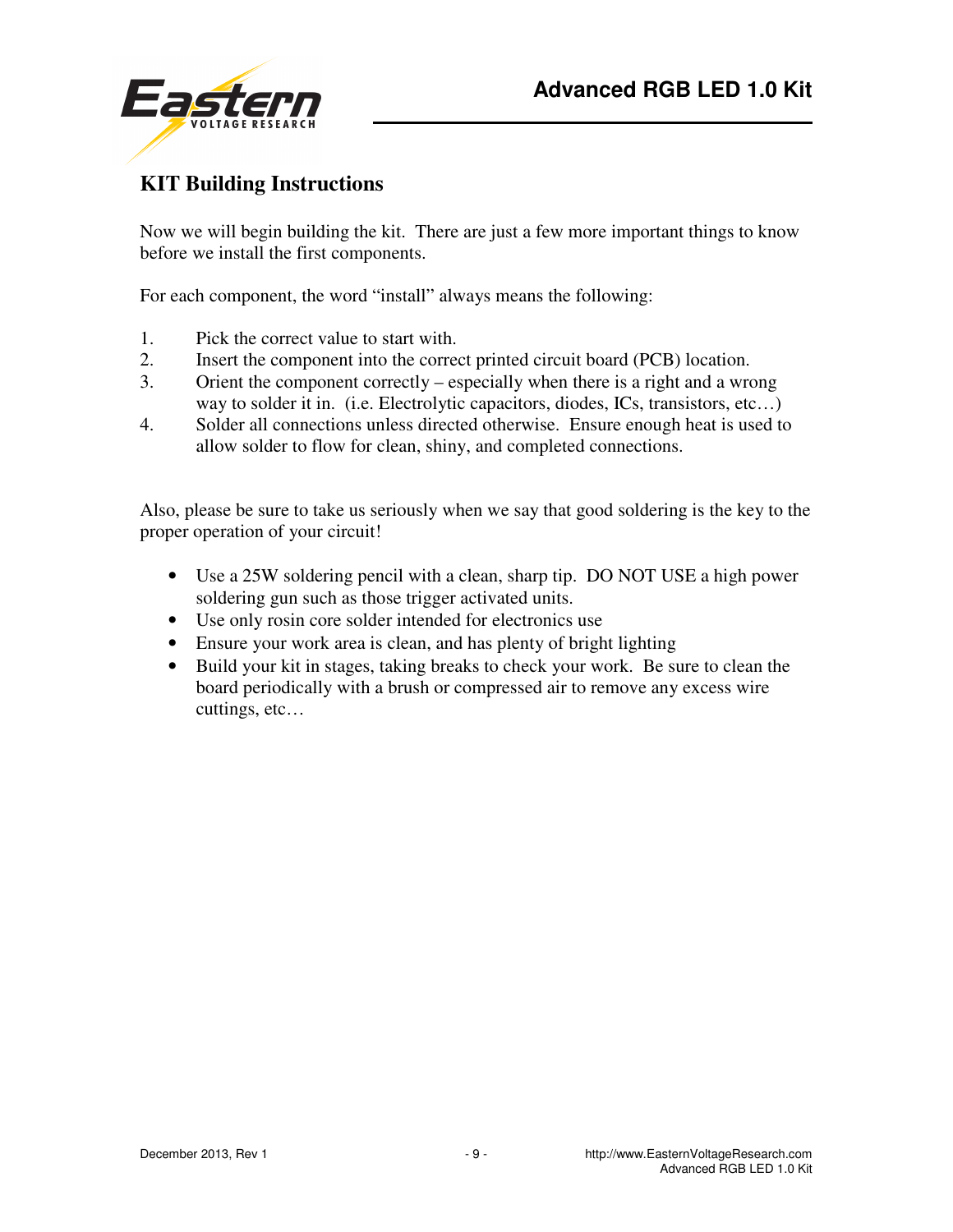



Okay, so lets begin!

 1. Install D1, High Power RGB LED Module. The LED has polarity and should be installed so that the anode end of the LED is pointing towards the silkscreen DOT and notch on the board. The anode end of this particular LED is indicated by a notch in the corner of the LED as shown in the figure below.



**This device is heat sensitive. Be sure to not apply too much heat while soldering or to leave the soldering iron in contact with the pad or part for more time than is necessary. Excessive heat may damage this part.** 



#### **Place the LED on the board with the notch oriented toward the silkscreen DOT on the board.**

- $\Box$  2. Install R1, 220 ohm resistor (red-red-brown)
- 3. Install R2, 160 ohm resistor (brown-blue-brown)
- 4. Install R3, 160 ohm resistor (brown-blue-brown)
- $\Box$  5. Install R4, 10 ohm resistor (brown-black-black)
- $\Box$  6. Install R5, 10 ohm resistor (brown-black-black)
- 7. Install R6, 10 ohm resistor (brown-black-black)
- 8. Install CR1, 1N4148 diode. The cathode band on the diode must match that shown on the silkscreen.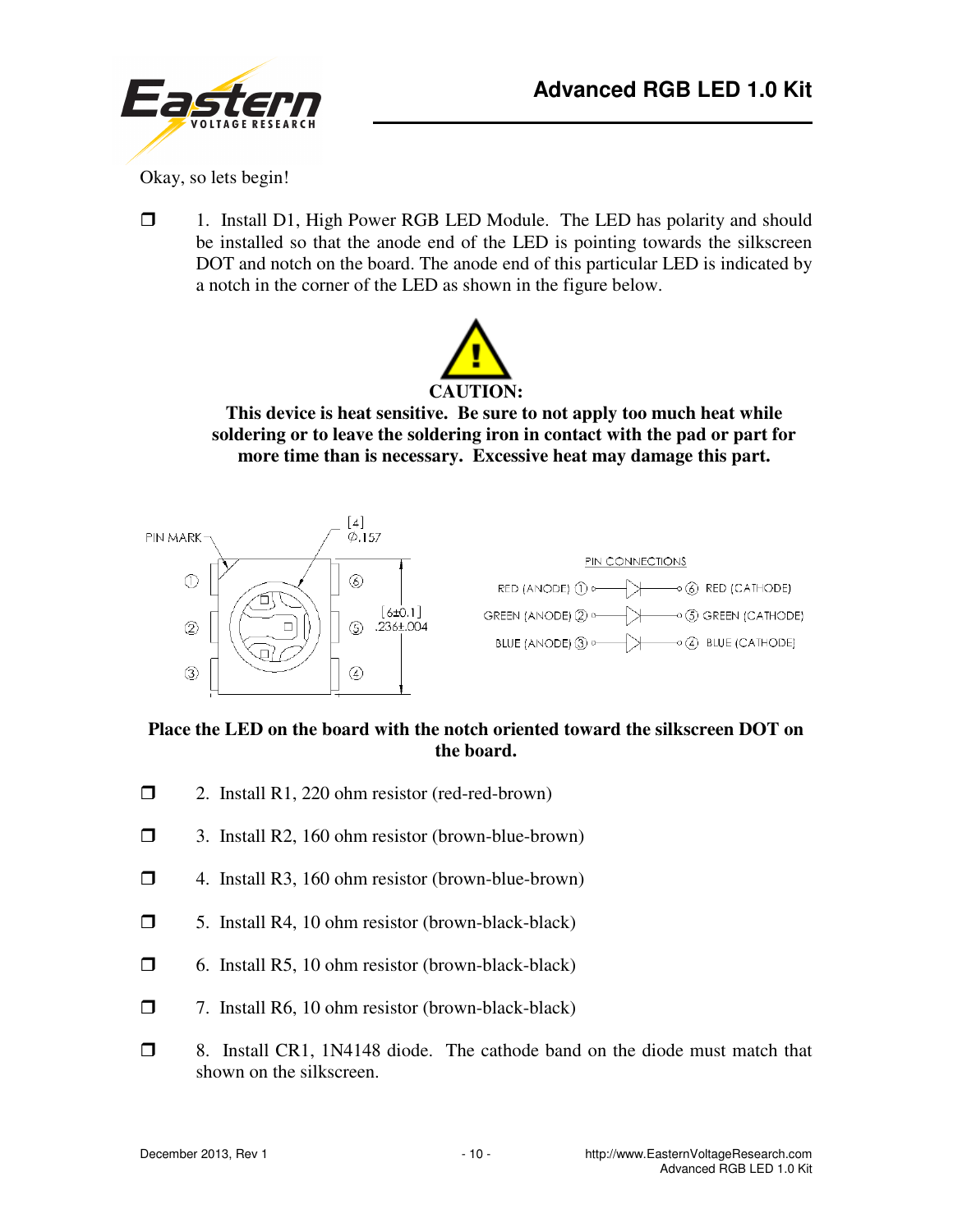

- 9. Install C1, 0.33uF capacitor (marking BC334 or 334 or similar)
- $\Box$  10. Install C2, 0.1uF capacitor (marking BC104 or 104 or similar)
- 11. Install U1, MC78L05AB voltage regulator (marked MC78L05AB) This IC needs to be orientated properly. Please insert U1 into the board with the flat edge of the IC orientated according to the silkscreen layout drawing.
- $\Box$  12. Install an 8-pin DIP socket into the U2 location. Note that one end of the DIP socket is marked by a notch; this end MUST be oriented as shown on the PCB layout. **DO NOT INSTALL PIC12F683 at this time!**
- 13. Install Q1, BS170 MOSFET transistor (marked BS170) This transistor needs to be orientated properly. Please insert U1 into the board with the flat edge of the transistor orientated according to the silkscreen layout drawing.
- 14. Install Q2, BS170 MOSFET transistor (marked BS170) This transistor needs to be orientated properly. Please insert U2 into the board with the flat edge of the transistor orientated according to the silkscreen layout drawing.
- 15. Install Q3, BS170 MOSFET transistor (marked BS170) This transistor needs to be orientated properly. Please insert U3 into the board with the flat edge of the transistor orientated according to the silkscreen layout drawing.
- □ 16. Install pushbutton, PB1.
- $\Box$  17. Install the 9V battery connector to the PCB board. The red wire connects to the terminal pad labeled VIN on the PCB while the black wire connects to the terminal pad labeled GND.

Congratulations! You have just completed your Advanced RGB LED 1.0 kit. Please take a few moments to look over the board and ensure that all the components are installed properly with the correct orientation. Since some of the parts may be unfamiliar to you, you may want to be extra sure that they have been inserted correctly. After you are sure that everything seems to be properly installed, move on to the set-up and testing section.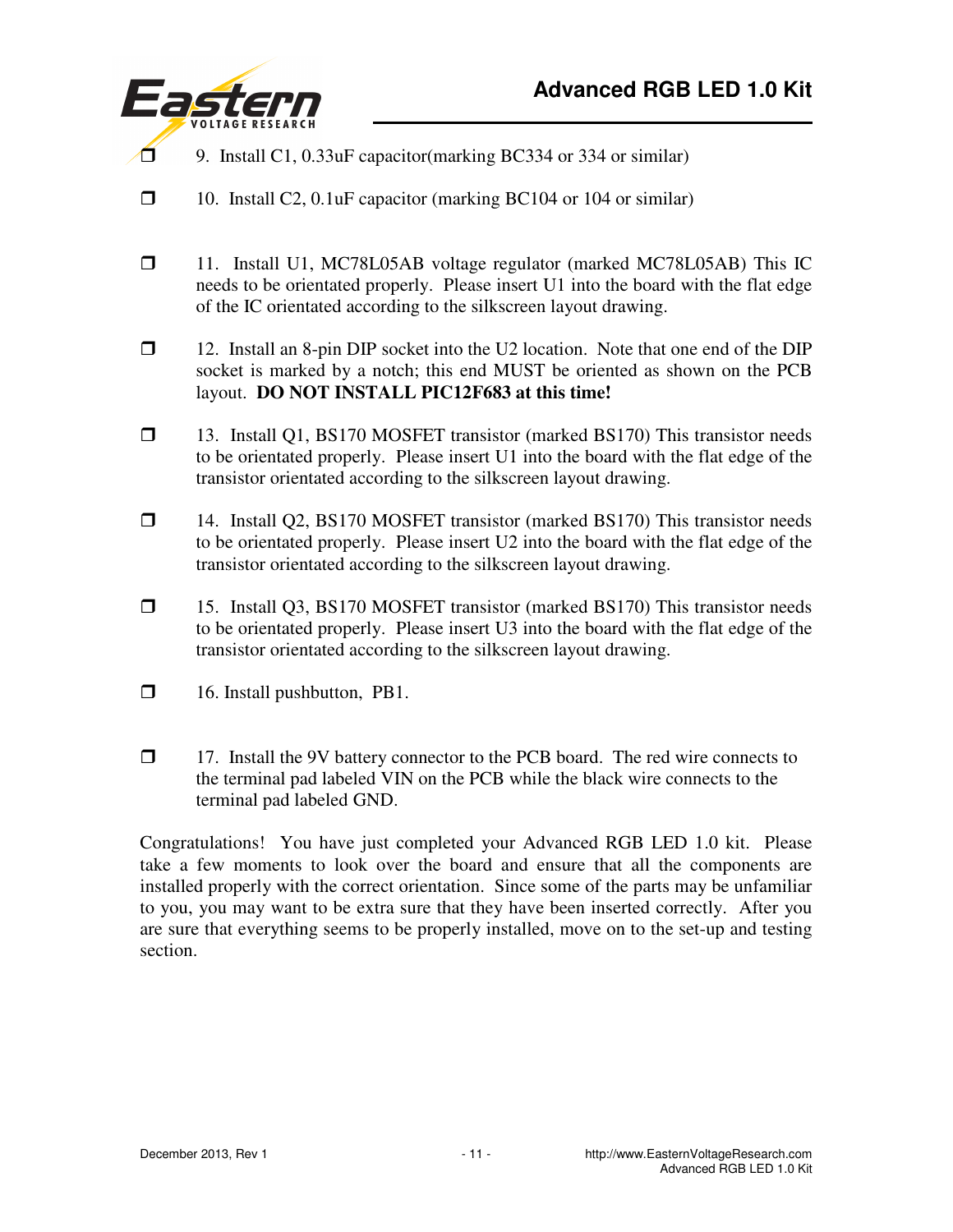

### **Set-up and Testing**

Okay, so lets begin!

- $\Box$  1. Install a 9V battery into the battery connector, or connect a 7-12VDC power supply to the proper terminals ensuring proper polarity is observed.
- $\Box$  2. Using a multimeter, verify that there is 5VDC at pin 1, of U2. This will ensure that the onboard 5V regulator, U1, is connected and working properly. If the voltage is not 5V, you will need to determine why U1 is not working before continuing on.
- 3. Disconnect the 9V battery or 7-12VDC power supply.
- 4. Install the programmed PIC12F683 microcontroller into the U2 location. Note that one end of the PIC12F683 is marked by a notch; this end MUST be oriented as shown on the PCB layout.
- □ 5. Reconnect the 9V battery or 7-12VDC power source.
- $\Box$  6. The unit will start-up in the mode it was last operating on. Generally, it will default to the first operating mode (pulsating red) the first time the unit is powered up.

Congratulations! Your Advanced RGB 1.0 is now completed and operational.

#### **Selecting Modes**

There are several pushbutton modes of operation. Pressing the pushbutton twice in succession will cycle the unit into the next operational display mode. Pressing the pushbutton once will pause the current mode of operation, and likewise, pressing once again will restart the display operation. Holding the pushbutton down for 2 seconds will turn the unit OFF while holding the pushbutton down for 2 seconds while in the OFF mode will turn the unit back ON.

#### **Troubleshooting**

PROBLEM: The LEDs do not illuminate when I turn the switch ON. SOLUTION: Verify that the LEDs and U1 are installed correctly, the battery is installed correctly, and the battery is not completely drained.